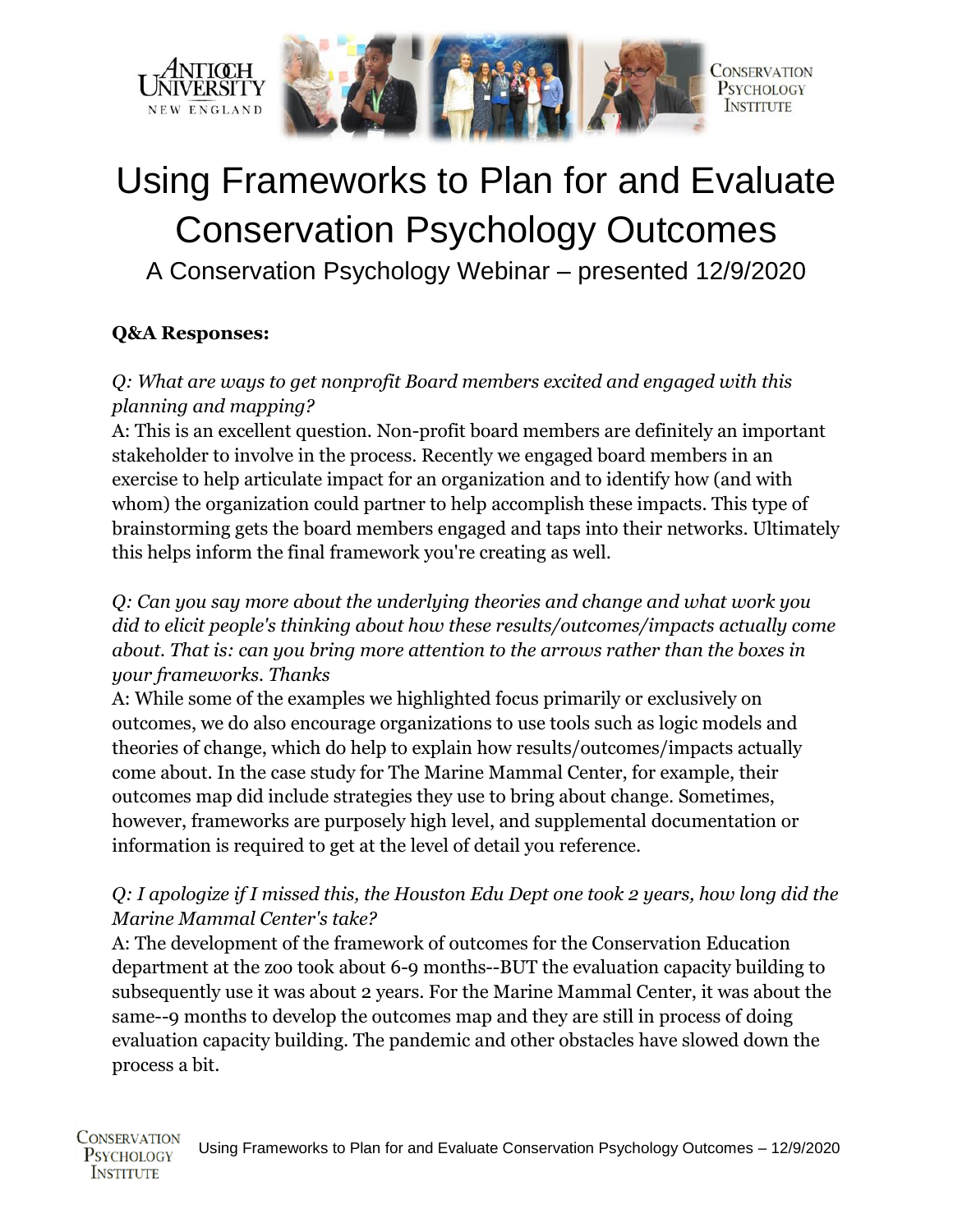#### *Q: My experience is that the Leadership is excited about this stuff and front line people are resistant to it....they just want to do their programs. Did the Marine Mammal Center find this to be true?*

A: At the beginning of an outcomes framework development process, we strongly recommend talking about how to engage stakeholders across the entire organization, and how to build their interest and excitement for this work. We find that the more inclusive the process is, the greater the likelihood that it will find support throughout the organization.

## *Q: What Department/Entity owns implementation of these plans in each of the institutions highlighted? How is broad buy in maintained after these plans are created?*

A: Owning/implementing the plan depends on how it originated. Ideally, the more broad-based, inter-departmental buy in you can get the better. But typically, there is one champion of sorts who steers these processes. Usually that comes from within an education department, but can also stem from leadership, etc. As for maintaining buyin, the best way is to use the tools! Actively integrate them into strategic plans, department goals, regular team meetings, and communications. In Joy's previous experience at Shedd Aquarium, each member of the Learning Group had their framework of outcomes laminated at their desks and whenever program development/planning began, the framework came out! Integrating evaluation into the program development process is another way to ensure the frameworks are utilized.

## *Q: Any tools for environmental advocacy issues?*

A: The messaging framework example we shared may be relevant to advocacy issues. But to be transparent, our use of outcomes frameworks has focused more on learning and conservation outcomes.

*Q: Thank you, Joy and Brian for this presentation. Perhaps this is beyond the scope of this presentation, but I'm particularly interested in thinking about linking outcomes with impacts. Many of these frameworks seem to be tailored to outcomes, but at a glance it seems a bit fuzzy in terms of generating (and evaluating) impacts from a counterfactual perspective. Can you briefly comment on planning for this outcome to impact pathway?* 

A: Good question. There are a few things to consider. First, we didn't mention this, but you could consider building any of these tools with a "backwards design" approach. By this, we mean to identify the impacts FIRST, and then work your way backward to what you as an organization/department/team need to do to contribute to those impacts. Secondly, impacts are really much broader and more aspirational than what any one organization will likely accomplish on their own. Rather, your organization contributes and influences the impacts along with other organizations who have similar aspirations.